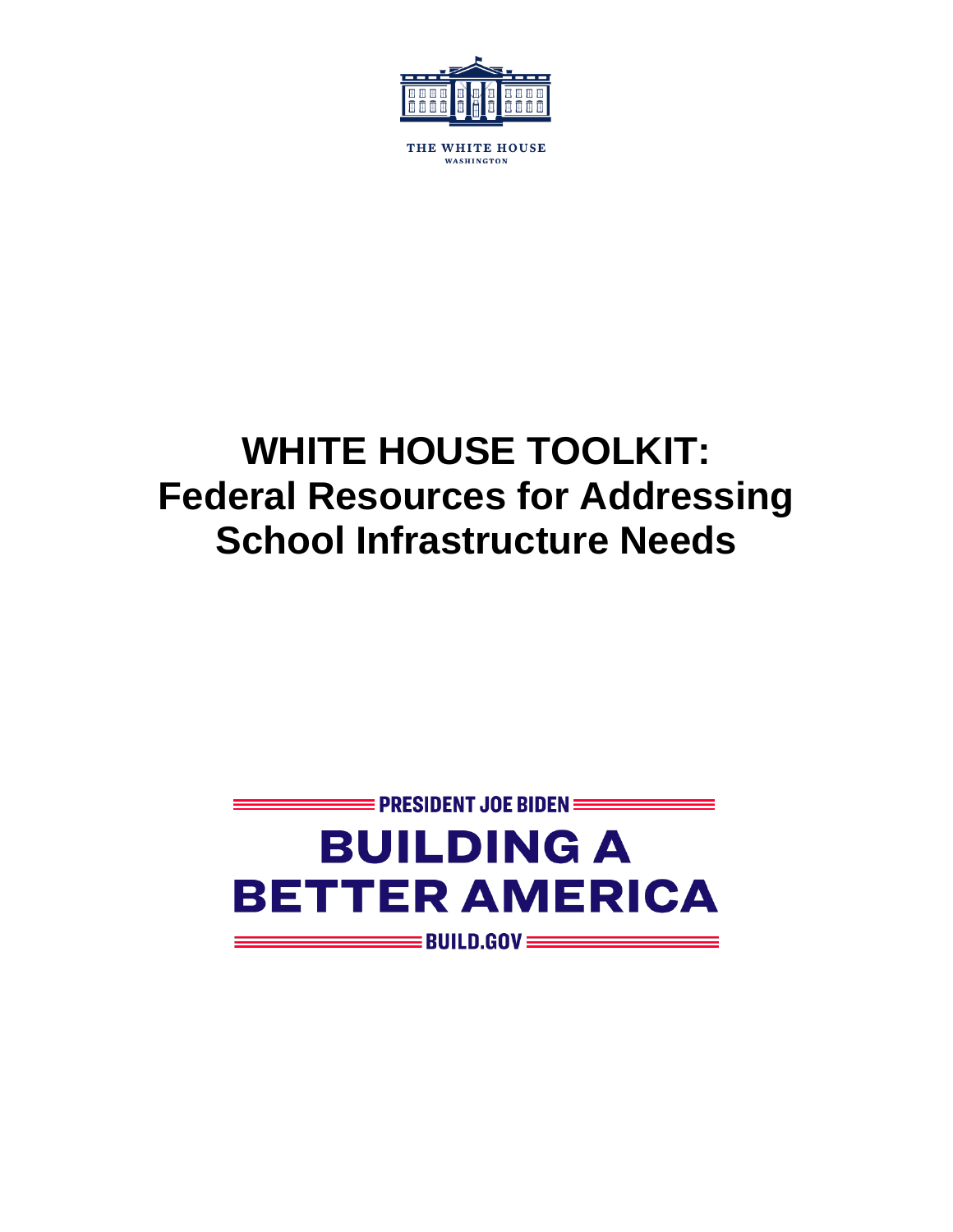

# THE WHITE HOUSE<br>WASHINGTON

#### **TABLE OF CONTENTS**

| ı. |    |                                                                                |  |
|----|----|--------------------------------------------------------------------------------|--|
|    |    |                                                                                |  |
|    |    |                                                                                |  |
|    |    |                                                                                |  |
|    |    |                                                                                |  |
|    |    |                                                                                |  |
|    |    | Federal and State Resources for Energy Efficiency and Renewable Energy6        |  |
|    |    |                                                                                |  |
| Ш. |    |                                                                                |  |
|    | А. |                                                                                |  |
|    | В. |                                                                                |  |
|    | C. |                                                                                |  |
|    | D. |                                                                                |  |
|    | E. |                                                                                |  |
|    | F. |                                                                                |  |
| Ш. |    | Points of Contact at Federal Agencies and Technical Assistance Opportunities11 |  |
|    |    |                                                                                |  |
|    |    |                                                                                |  |
|    |    |                                                                                |  |
|    |    |                                                                                |  |
|    |    |                                                                                |  |
|    |    |                                                                                |  |
|    |    |                                                                                |  |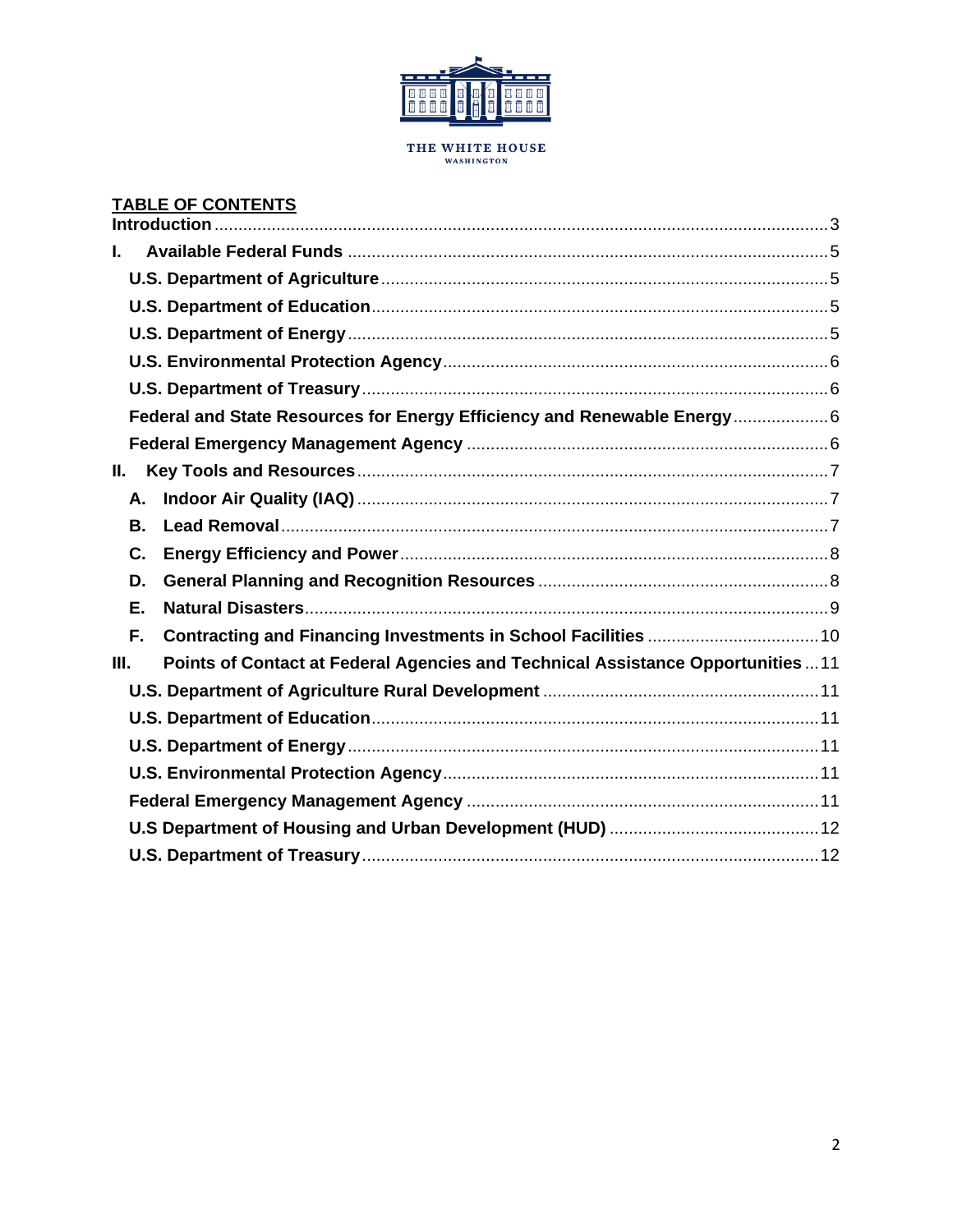

THE WHITE HOUSE WASHINGTON

# <span id="page-2-0"></span>**Introduction**

Schools should be places where children can thrive. Yet outdated heating, ventilation, and air conditioning (HVAC) systems can make classrooms uncomfortable and expose students and teachers to indoor air pollution that can trigger allergies, asthma attacks, and long-term health problems. The Biden-Harris Administration is committed to upgrading school facilities to create healthier learning environments, improve air quality, and lower energy bills for schools around the country.

An unprecedented amount of federal funds is currently available that can support school leaders in making building upgrades. A [February 2022](https://www.future-ed.org/financial-trends-in-local-schools-covid-aid-spending/) study of school district plans for using **the \$122 billion in American Rescue Plan Elementary and Secondary School Emergency Relief (ARP ESSER) funds** shows that school districts will use \$9.7 billion to upgrade heating, ventilation and air conditioning (HVAC) systems, with an additional \$4.9 billion going towards other improvements to facilities that prevent illness. Overall, more than 24% of funds will go towards keeping schools operating safely. In addition, the **\$350 billion in U.S. Department of Treasury (Treasury) State and Local Fiscal Recovery Funds (SLFRF) program** may be used by state, local, and Tribal governments to support schools, including improvements or new construction of facilities in certain communities, consistent with program requirements.

The Infrastructure Improvement and Jobs Act (IIJA), also known as the Bipartisan Infrastructure Law, also includes funding to improve clean and energy efficient school facilities and school transportation.. **This includes \$500 million for a new Department of Energy grant program to fund school improvements** that reduce school energy costs, improve air quality and teacher and student health, and deploy renewable energy or alternative fueled vehicles and infrastructure (more details in this toolkit). \$5 billion is included for a new EPA [Clean School Bus](https://www.epa.gov/cleanschoolbus/prepare-clean-school-bus-funding)  [Program](https://www.epa.gov/cleanschoolbus/prepare-clean-school-bus-funding) that offers grants and rebates toward the replacement of older school buses with ones that reduce or eliminate greenhouse gas emissions and other pollution—including zeroemission, electric buses. **\$90 billion in Department of Transportation [funding](https://safety.fhwa.dot.gov/hsip/legislation_guidance/) is included that can be used for school route projects** that make it easier and safer for K-12 students walk and bike to school. Schools can explore additional opportunities across agencies at [here.](https://www.whitehouse.gov/wp-content/uploads/2022/01/BIL-Factsheet-Local-Competitive-Funding.pdf)

In March, the Biden-Harris Administration launched the Clean Air in Buildings Challenge, a key component of the President Biden's National COVID-19 Preparedness Plan, that calls on all building owners and operators – including schools, colleges and universities, and organizations of all kinds – to adopt key strategies to improve indoor air quality in their buildings and reduce the spread of COVID-19. We encourage schools to participate in the Challenge by assessing their indoor air quality and make ventilation and air filtration improvements to help keep occupants safe. Schools can learn more [here.](https://www.epa.gov/indoor-air-quality-iaq/clean-air-buildings-challenge)

To support the most effective uses of these and other funds to address school infrastructure needs, this toolkit reviews the resources related to school infrastructure that can support state educational agencies, local educational agencies, and schools in undertaking this work. Local leaders can use this guide to identify sources of live technical support from federal agencies, key technical guides and financial resources, including for:

- Indoor air quality,
- Lead removal, and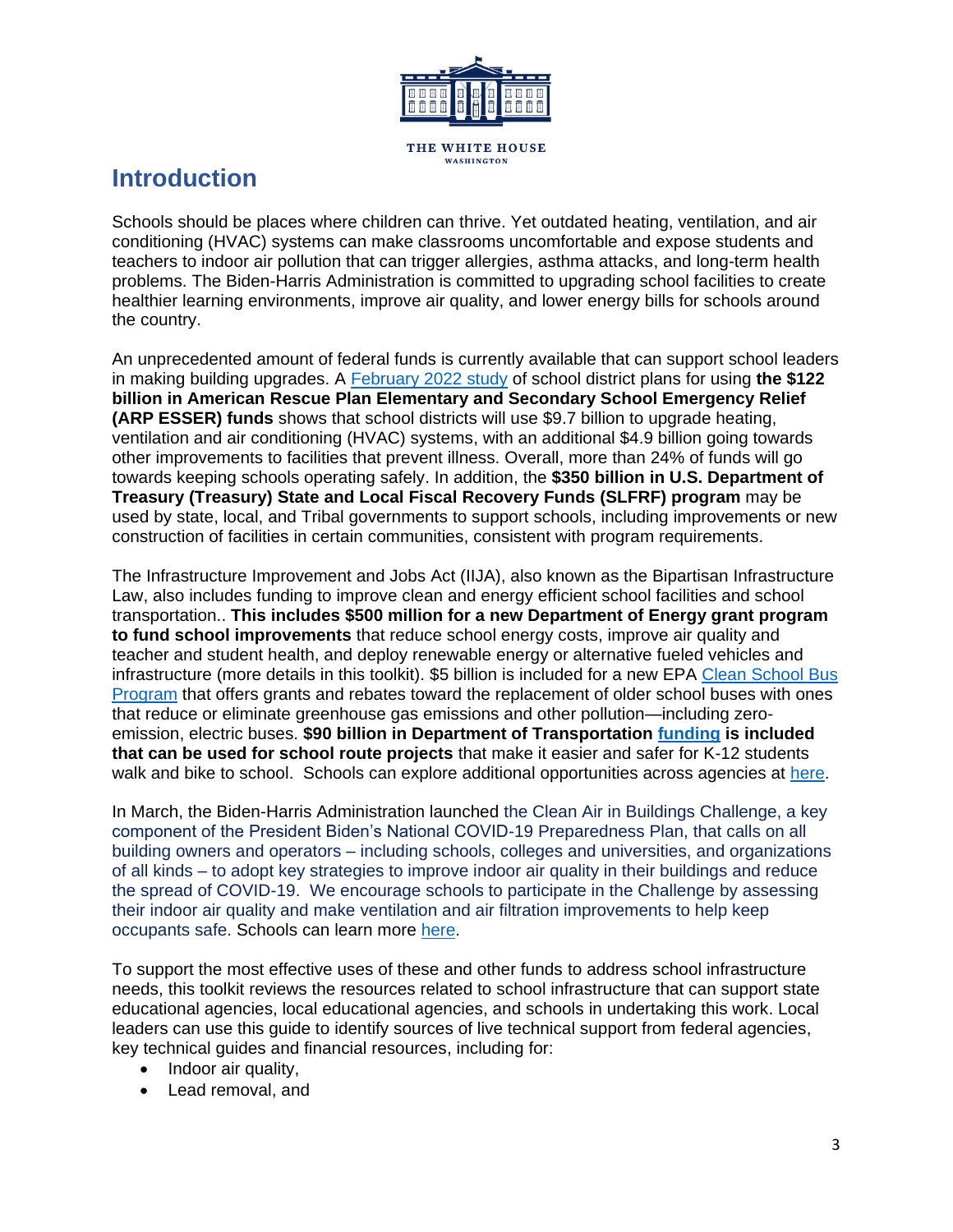

• Energy efficiency.

This document is non-exhaustive. Agencies can offer additional information on specific topics upon request (see agency contacts in Section III).

This document originally published in March 2022.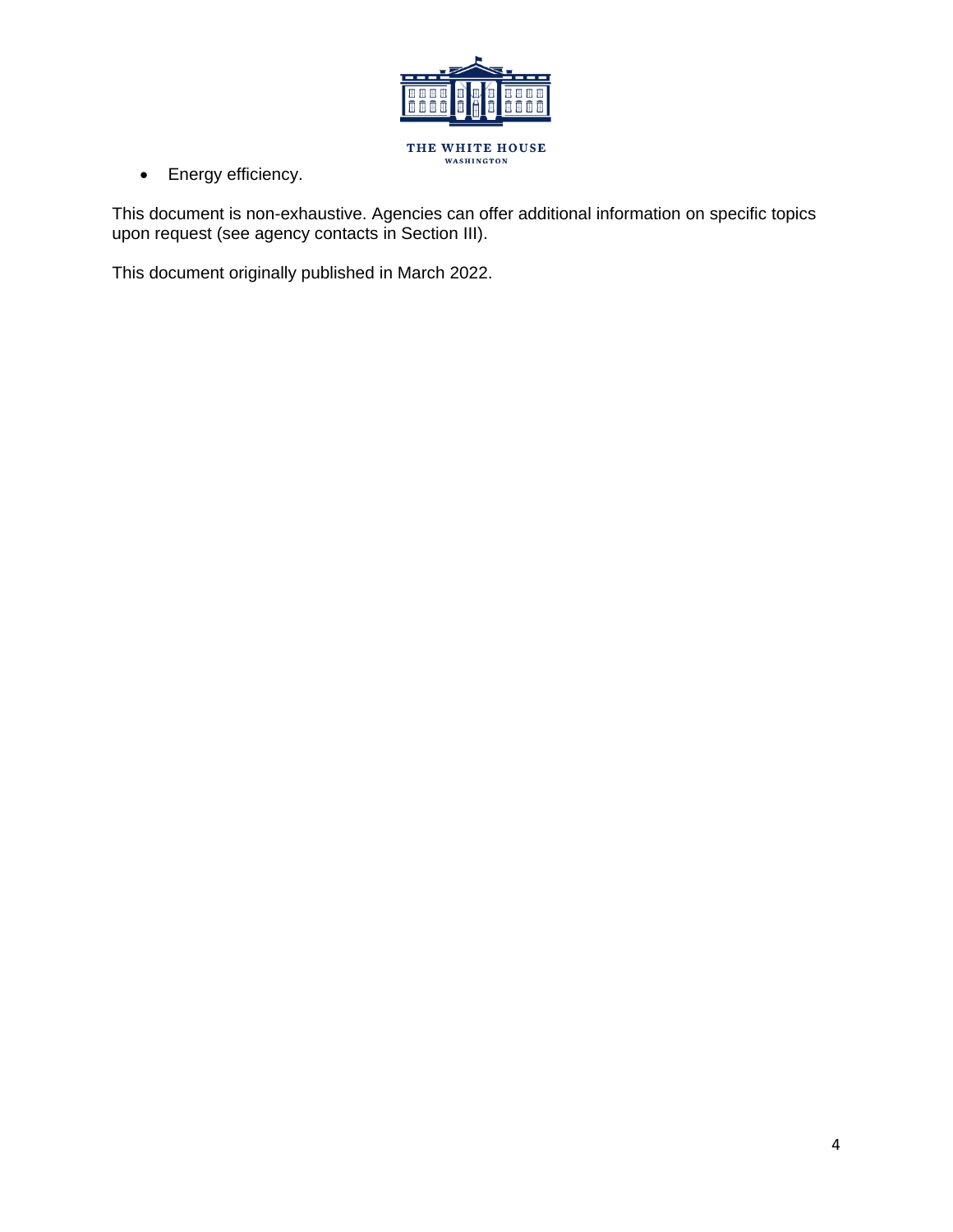<span id="page-4-0"></span>

# <span id="page-4-1"></span>**I. Available Federal Funds**

## **U.S. Department of Agriculture**

U.S. Department of Agriculture (USDA) Rural Development programs can support school infrastructure in rural areas through:

- **Community Facilities programs** that support essential community infrastructure in rural areas, including schools and school bus acquisition, through loans, grants, and loan guarantees. See [https://www.rd.usda.gov/programs-services/community-facilities.](https://www.rd.usda.gov/programs-services/community-facilities)
- <span id="page-4-2"></span>• **Electric programs** that provide reliable, affordable electricity in rural areas, including energy efficiency relending in partnership with local utilities for school retrofits, renewable energy installations and charging stations. See [https://www.rd.usda.gov/programs-services/electric-programs.](https://www.rd.usda.gov/programs-services/electric-programs)
- **Energy programs** that support energy audits, renewable energy development, energy efficiency improvements, and installation of renewable energy systems, including for schools. For more information, see [https://www.rd.usda.gov/programs-services/energy](https://www.rd.usda.gov/programs-services/energy-programs)[programs.](https://www.rd.usda.gov/programs-services/energy-programs)
- **Telecommunications programs**  in addition to providing loans and grants to finance rural broadband deployment, the programs offer grants to support distance learning and telemedicine and community-based internet access centers. [https://www.rd.usda.gov/programs-services/telecommunications-programs/distance](https://www.rd.usda.gov/programs-services/telecommunications-programs/distance-learning-telemedicine-grants)[learning-telemedicine-grants](https://www.rd.usda.gov/programs-services/telecommunications-programs/distance-learning-telemedicine-grants)
- **Water and environmental programs** that assist rural communities in obtaining technical assistance and financing for safe drinking water and waste disposal systems. See [https://www.rd.usda.gov/programs-services/water-environmental-programs.](https://www.rd.usda.gov/programs-services/water-environmental-programs)

## **U.S. Department of Education**

- <span id="page-4-3"></span>• **Elementary and Secondary School Emergency Relief Funds (ESSER Funds)**: Federal funds are available through the Coronavirus Aid, Relief, and Economic Security (CARES) Act, Coronavirus Response and Relief Supplemental Appropriations Act, 2021 (CRRSA), and American Rescue Plan (ARP) Act. These funds can be used to keep schools open safely, including through investments in school infrastructure, combat learning loss, and address mental health. See [https://oese.ed.gov/offices/education](https://oese.ed.gov/offices/education-stabilization-fund/elementary-secondary-school-emergency-relief-fund/)[stabilization-fund/elementary-secondary-school-emergency-relief-fund/](https://oese.ed.gov/offices/education-stabilization-fund/elementary-secondary-school-emergency-relief-fund/) and [https://oese.ed.gov/offices/american-rescue-plan/american-rescue-plan-elementary-and](https://oese.ed.gov/offices/american-rescue-plan/american-rescue-plan-elementary-and-secondary-school-emergency-relief/)[secondary-school-emergency-relief/](https://oese.ed.gov/offices/american-rescue-plan/american-rescue-plan-elementary-and-secondary-school-emergency-relief/) for general program information. On September 2, 2021, the U.S. Department of Education (ED) hosted a webinar, "Using COVID-Relief Funds for Facility Upgrades, Renovations, and Construction." The webinar covered ED guidance on uses of funds for construction, renovations, and upgrades, and included speakers and resources related to indoor air quality from the EPA, the U.S. Department of Energy (DOE), the Maine Department of Education, and the Salt Lake City School District. The slides are available at [https://oese.ed.gov/files/2021/09/Using-COVID-](https://oese.ed.gov/files/2021/09/Using-COVID-Relief-Funds-for-Facility-Upgrades-Renovations-and-Construction-09.02.21.pdf)[Relief-Funds-for-Facility-Upgrades-Renovations-and-Construction-09.02.21.pdf,](https://oese.ed.gov/files/2021/09/Using-COVID-Relief-Funds-for-Facility-Upgrades-Renovations-and-Construction-09.02.21.pdf) and the recording is at [https://oese.ed.gov/files/2021/09/Recording-of-Construction-Webinar-](https://oese.ed.gov/files/2021/09/Recording-of-Construction-Webinar-2.mp3)[2.mp3.](https://oese.ed.gov/files/2021/09/Recording-of-Construction-Webinar-2.mp3) In addition, the Department of Education has provided a resource clarifying how COVID-19 education relief funds can be used to improve indoor air quality, available at <https://www.ed.gov/coronavirus/improving-ventilation>
- **Governors Emergency Education Relief (GEER) funds**: Federal funds provided through GEER under the CARES Act and CRRSA Act can also support recovery in schools, including school infrastructure. See [https://oese.ed.gov/offices/education](https://oese.ed.gov/offices/education-stabilization-fund/governors-emergency-education-relief-fund/)[stabilization-fund/governors-emergency-education-relief-fund/.](https://oese.ed.gov/offices/education-stabilization-fund/governors-emergency-education-relief-fund/)

## **U.S. Department of Energy**

• **The Infrastructure Investment and Jobs Act (IIJA) Grants for Energy Efficiency and Renewable Energy Improvements at Public School Facilities.** The IIJA provides \$500 million for competitive grants to make energy efficiency, renewable energy, and alternative fueled vehicle upgrades and improvements at public schools. Eligible uses include energy efficiency (envelope, HVAC, lighting, controls, etc.), ventilation,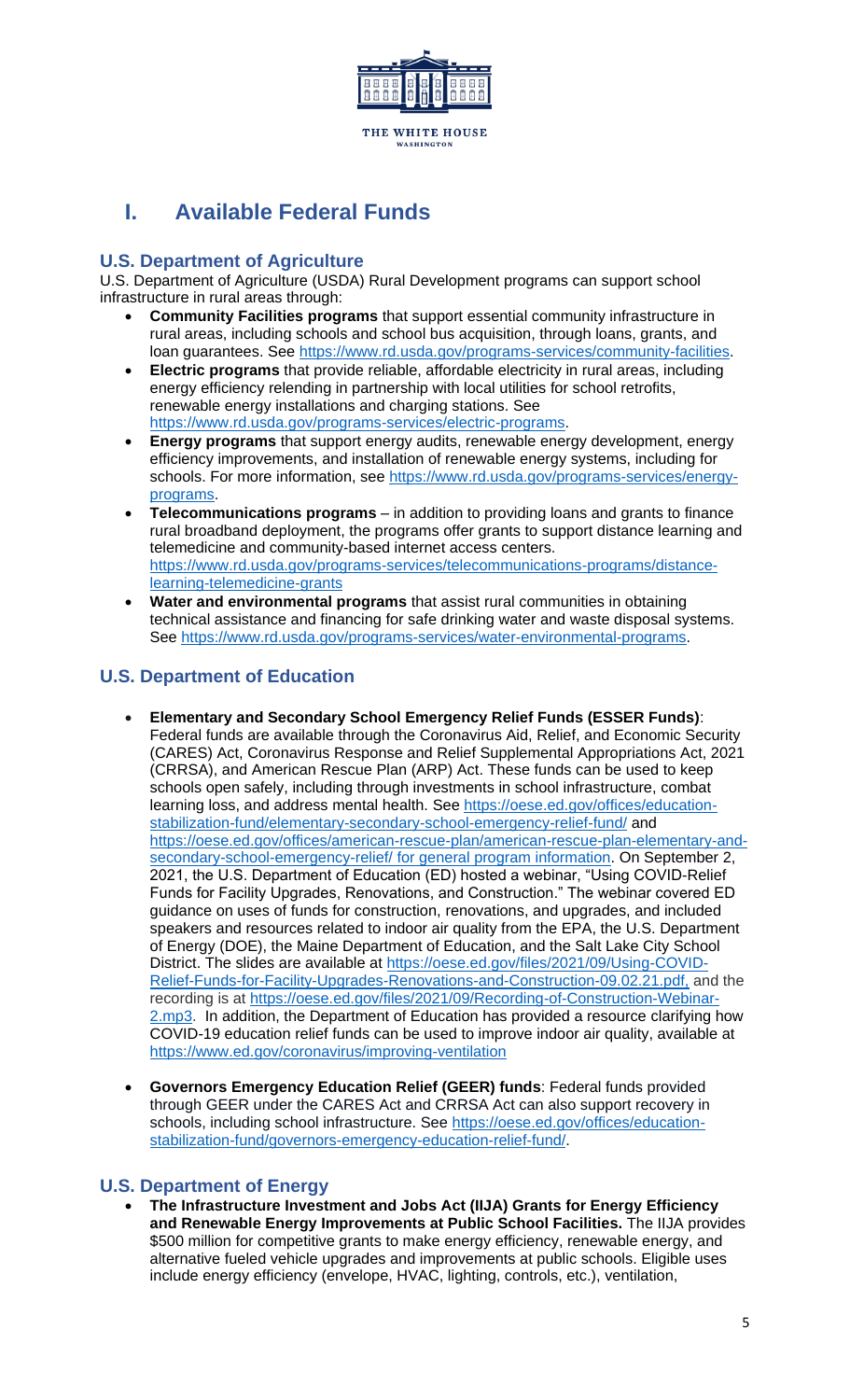

<span id="page-5-0"></span>renewable energy, alternative vehicles, and alternative fuel vehicle infrastructure improvements. A Funding Opportunity Announcement is expected to be released in late summer/early fall 2022 and will be posted at [https://eere-exchange.energy.gov/.](https://eere-exchange.energy.gov/)

<span id="page-5-1"></span>• The **[State Energy Program \(SEP\)](file:///C:/Users/JAMcKinney/OneDrive/Safe%20and%20healthy%20school%20buildings/General%20toolkit/%3ehttps:/www.energy.gov/eere/wipo/about-state-energy-program%3c)** provides annual funding to 50 states, the District of Columbia, and the five U.S. territories to support a nationwide infrastructure of state energy offices. SEP supports public facilities, including K-12 schools and universities. Find your [state energy office](https://www.energy.gov/eere/femp/state-energy-offices-and-organizations) for information on energy policies, programs, and financial incentives.

## **U.S. Environmental Protection Agency**

- <span id="page-5-2"></span>• **EPA WIIN Act Grant Programs:** Three related grant programs provide funds to assist with water infrastructure. See [https://www.epa.gov/dwcapacity/water-infrastructure](https://www.epa.gov/dwcapacity/water-infrastructure-improvements-nation-act-wiin-act-grant-programs)[improvements-nation-act-wiin-act-grant-programs.](https://www.epa.gov/dwcapacity/water-infrastructure-improvements-nation-act-wiin-act-grant-programs) See [https://www.epa.gov/dwcapacity/wiin-2107-lead-testing-school-and-child-care-program](https://www.epa.gov/dwcapacity/wiin-2107-lead-testing-school-and-child-care-program-drinking-water-state-grant-program)[drinking-water-state-grant-program.](https://www.epa.gov/dwcapacity/wiin-2107-lead-testing-school-and-child-care-program-drinking-water-state-grant-program)
	- o Applications are due April 19, 2022, for "Reduction in Lead Exposure in Drinking [Water,](https://www.grants.gov/web/grants/view-opportunity.html?oppId=338182)" which includes \$10 million for projects to conduct lead service line replacements or implement corrosion control improvements and \$10 million for projects that remove sources of lead in drinking water (e.g., fixtures, fountains, outlets and plumbing materials) in schools or childcare facilities

## <span id="page-5-3"></span>**U.S. Department of Treasury**

• **State and Local Fiscal Recovery Funds (SLFRF):** SLFRF, a part of the American Rescue Plan, delivers \$350 billion to state, local, and Tribal governments across the country to support their response to and recovery from the COVID-19 public health emergency. SLFRF funds may be used to support schools, including improvements or new construction of facilities in certain communities, consistent with program requirements. For details, please see the **Overview of the [Final Rule](https://www.govinfo.gov/content/pkg/FR-2022-01-27/pdf/2022-00292.pdf)**, and the Final Rule itself, posted on **Treasury's website**. Treasury is happy to work with jurisdictions seeking to deploy their funds for this critical eligible use.

## **Federal and State Resources for Energy Efficiency and Renewable Energy**

• Opportunities across agencies related to infrastructure programs, many of which can be used in schools, are listed at [https://www.energy.gov/eere/buildings/federal-and-state](https://www.energy.gov/eere/buildings/federal-and-state-resources)[resources.](https://www.energy.gov/eere/buildings/federal-and-state-resources)

## **Federal Emergency Management Agency**

• **General information about FEMA grants**. For general information about FEMA grants, see [https://www.fema.gov/grants.](https://www.fema.gov/grants) For example, FEMA grants can support school infrastructure following disasters or through hazard mitigation.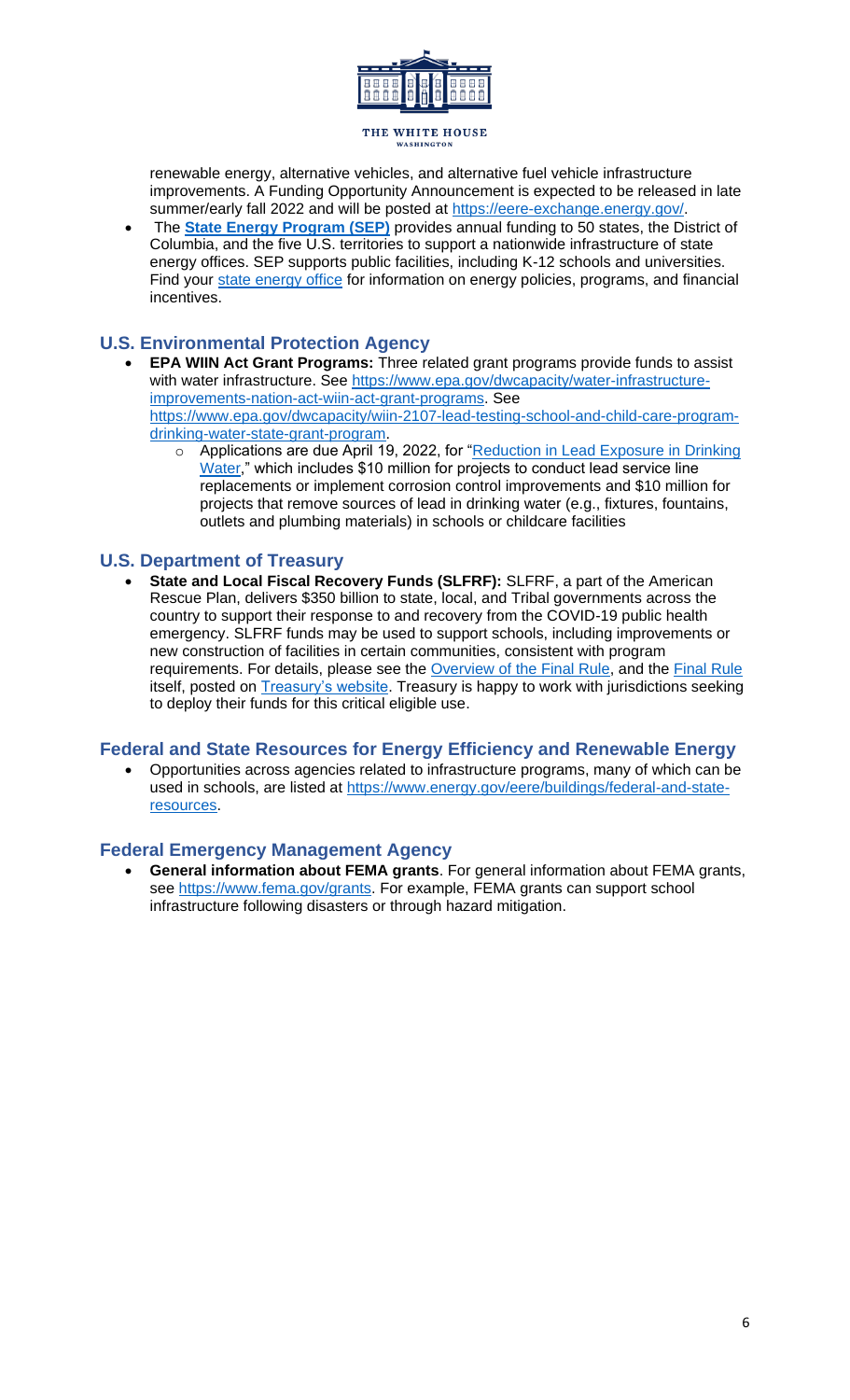

# <span id="page-6-1"></span><span id="page-6-0"></span>**II. Key Tools and Resources**

## **A. Indoor Air Quality (IAQ)**

- **EPA Indoor Air Quality Tools for Schools**: The Action Kit provides best practices, industry guidelines, sample policies, and a sample indoor air quality management plan. See [https://www.epa.gov/iaq-schools/iaq-tools-schools-resources.](https://www.epa.gov/iaq-schools/iaq-tools-schools-resources)
- **EPA Indoor Air Quality Tools for Schools Professional Training Webinar Series**: These on-demand trainings include multiple 1-hour technical webinars designed to provide school district staff the knowledge and tools they need to execute an indoor air quality management program. See [https://www.epa.gov/iaq-schools/indoor-air-quality](https://www.epa.gov/iaq-schools/indoor-air-quality-knowledge-action-professional-training-webinar-series)[knowledge-action-professional-training-webinar-series.](https://www.epa.gov/iaq-schools/indoor-air-quality-knowledge-action-professional-training-webinar-series)
- **EPA Healthy Indoor Environments in Schools During COVID-19 Pandemic and Beyond:** Resources and guidance from federal agencies about indoor air considerations for schools during COVID-19 and for school reopening, as well as IAQ Tools for Schools for improving healthy learning environments beyond the pandemic. See [https://www.epa.gov/coronavirus/healthy-indoor-environments-schools-during-covid-19](https://www.epa.gov/coronavirus/healthy-indoor-environments-schools-during-covid-19-pandemic-and-beyond) [pandemic-and-beyond.](https://www.epa.gov/coronavirus/healthy-indoor-environments-schools-during-covid-19-pandemic-and-beyond)
- **EPA Clean Air in Buildings Challenge:** This call to action and set of guiding principles and best practices helps building owners and operators reduce risks from airborne viruses and other contaminants indoors, including in schools. See [https://www.epa.gov/indoor-air-quality-iaq/clean-air-buildings-challenge.](https://www.epa.gov/indoor-air-quality-iaq/clean-air-buildings-challenge)
- <span id="page-6-2"></span>• **Air Quality Flag Program**: The U.S. Air Quality Index publishes local data about air quality, articulated by the colors of EPA's Air Quality Index (AQI): green, yellow, orange, red, or purple. Schools can raise a flag that corresponds with how clean or polluted the air is. On unhealthy days, people can use this information to adjust physical activities to help reduce exposure to air pollution, while still keeping active. See [https://www.airnow.gov/air-quality-flag-program/schools/.](https://www.airnow.gov/air-quality-flag-program/schools/)
- **Best Practices for Reducing Near-Road Pollution Exposure at Schools**: This publication helps school communities identify strategies for reducing traffic-related pollution exposure at schools. See [https://www.epa.gov/schools/best-practices-reducing](https://www.epa.gov/schools/best-practices-reducing-near-road-pollution-exposure-schools)[near-road-pollution-exposure-schools.](https://www.epa.gov/schools/best-practices-reducing-near-road-pollution-exposure-schools)
- **[The ABC's of Asbestos in Schools](https://www.epa.gov/asbestos/abcs-asbestos-schools)**. This guidance helps local educational agencies achieve compliance with regulations governing asbestos-containing materials in schools. See [https://www.epa.gov/asbestos/abcs-asbestos-schools.](https://www.epa.gov/asbestos/abcs-asbestos-schools)
- **Safer Choice** is an EPA pollution prevention (P2) program, which includes practices that reduce, eliminate, or prevent pollution at its source, such as using safer ingredients in products. It is a voluntary program that works to advance the mission of EPA to protect human health and the environment. See [https://www.epa.gov/saferchoice.](https://www.epa.gov/saferchoice)

## **B. Lead Removal**

- **EPA 3Ts (Training, Testing, and Taking Action) for Reducing Lead in Drinking Water**: EPA provides information and recommendations to prepare schools, childcare facilities, and states and territories to build programs to reduce lead levels in drinking water. See [https://www.epa.gov/ground-water-and-drinking-water/3ts-reducing-lead](https://www.epa.gov/ground-water-and-drinking-water/3ts-reducing-lead-drinking-water)[drinking-water;](https://www.epa.gov/ground-water-and-drinking-water/3ts-reducing-lead-drinking-water) 3Ts Parent Template Letter [https://www.epa.gov/ground-water-and](https://www.epa.gov/ground-water-and-drinking-water/3ts-reducing-lead-drinking-water#mod1)[drinking-water/3ts-reducing-lead-drinking-water#mod1,](https://www.epa.gov/ground-water-and-drinking-water/3ts-reducing-lead-drinking-water#mod1) a Sampling Data eTracker for Schools at [https://www.epa.gov/ground-water-and-drinking-water/3ts-reducing-lead](https://www.epa.gov/ground-water-and-drinking-water/3ts-reducing-lead-drinking-water#school)[drinking-water#school,](https://www.epa.gov/ground-water-and-drinking-water/3ts-reducing-lead-drinking-water#school) and other interactive tools.
- **EPA Ensuring Drinking Water Quality in Childcare Facilities During and After Extended Closures** and **Ensuring Drinking Water Quality in Schools During and After Extended Closures:** These factsheets provide guidance on maintaining drinking water quality during extended closures and recommends start-up procedures when reopening to ensure that drinking water is safe for consumption. See [https://www.epa.gov/ground-water-and-drinking-water/audience-factsheets.](https://www.epa.gov/ground-water-and-drinking-water/audience-factsheets)
- **EPA WaterSense at Work: Best Management Practices for Educational Facilities**: This resource promotes water-efficient techniques that can be applied across a wide range of facilities with varying water needs. See [https://www.epa.gov/sites/default/files/2017-01/documents/ws-commercial-factsheet](https://www.epa.gov/sites/default/files/2017-01/documents/ws-commercial-factsheet-educational-facilities.pdf)[educational-facilities.pdf.](https://www.epa.gov/sites/default/files/2017-01/documents/ws-commercial-factsheet-educational-facilities.pdf)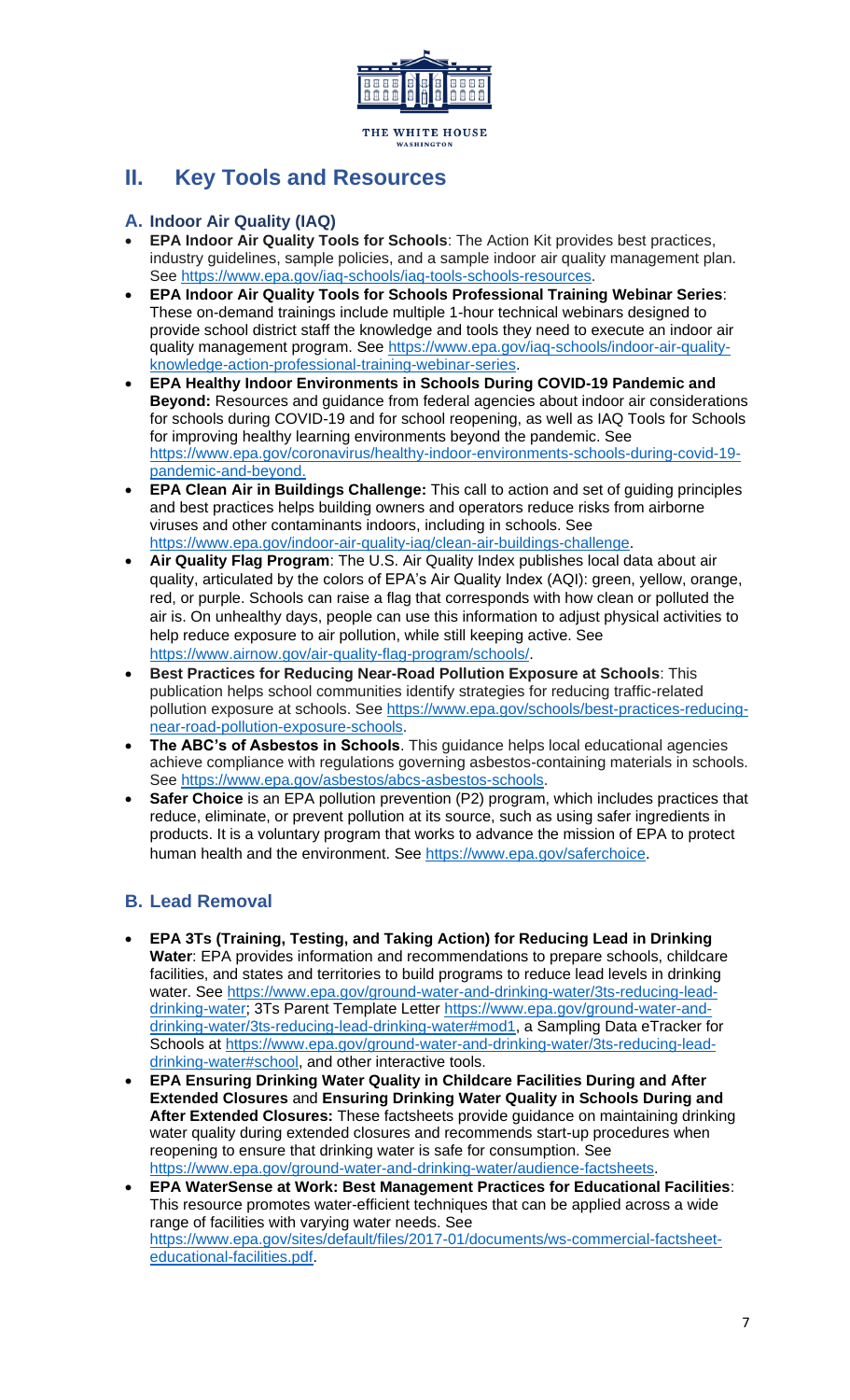

<span id="page-7-0"></span>• **U.S. Department of Housing and Urban Development (HUD)** *Guidelines for the Evaluation and Control of Lead-Based Paint Hazards in Housing* support HUD's vision to reduce hazards in housing in a cost-effective manner while protecting the health of children, including in childcare and school facilities. See [https://www.hud.gov/program\\_offices/healthy\\_homes/lbp/hudguidelines.](https://www.hud.gov/program_offices/healthy_homes/lbp/hudguidelines)

## **C. Energy Efficiency and Power**

- **ASHRAE Advanced Energy Design Guides for K-12 Schools**: This guide for contractors and designers describes how to achieve deep energy savings for new construction and major renovations. See [https://www.ashrae.org/technical](https://www.ashrae.org/technical-resources/aedgs/zero-energy-aedg-free-download)[resources/aedgs/zero-energy-aedg-free-download.](https://www.ashrae.org/technical-resources/aedgs/zero-energy-aedg-free-download)
- **DOE Efficient and Healthy Schools website**: This online hub provides a comprehensive list of DOE's resources for planning and designing, including on energy efficiency retrofits and renewable energy integration in schools. See <https://www.energy.gov/eere/buildings/efficient-and-healthy-schools> and [https://www.energy.gov/eere/buildings/energy-efficiency-retrofits-and-renewable-energy](https://www.energy.gov/eere/buildings/energy-efficiency-retrofits-and-renewable-energy-integration-schools)[integration-schools.](https://www.energy.gov/eere/buildings/energy-efficiency-retrofits-and-renewable-energy-integration-schools)
- **EPA ENERGY STAR® Portfolio Manager®**: Schools can use EPA's free online tool, ENERGY STAR® Portfolio Manager,® to assess their facilities' energy, greenhouse gas, and water performance. State and local education agencies can use benchmarking data to help determine opportunities for improvement and track results annually. EPA provides training and technical support to states and school districts using ENERGY STAR® Portfolio Manager® in their facility improvement programs. See [https://www.energystar.gov/buildings/benchmark.](https://www.energystar.gov/buildings/benchmark)
- **Federal Emergency Management Agency (FEMA) P-1019 Emergency Power Systems for Critical Facilities: A Best Practices Approach to Improving Reliability**: This resource includes recommendations for planning for emergency power in the event of a disaster to assist critical facilities in remaining operational. See [https://www.fema.gov/sites/default/files/2020-07/fema\\_p-1019\\_final\\_02-06-2015.pdf.](https://www.fema.gov/sites/default/files/2020-07/fema_p-1019_final_02-06-2015.pdf)
- **Better Buildings Challenge K-12 Schools:** Through the Challenge, partners commit to reduce portfolio-wide energy use by 20-25% in 10 years or less and participate in peer sharing, showcasing project highlights, and direct partner support. K-12 schools can partner with DOE's network of technical and industry experts to develop innovative costeffective energy solutions, and get recognized for their leadership and innovation. See [https://betterbuildingssolutioncenter.energy.gov/challenge/sector/k-12-school-districts.](https://betterbuildingssolutioncenter.energy.gov/challenge/sector/k-12-school-districts)
- <span id="page-7-1"></span>• **DOE Zero Energy (ZE) Schools:**
	- o [Affordable Zero Energy \(ZE\) K–12 Schools: The Cost Barrier Illusion:](https://www.nrel.gov/docs/fy22osti/80766.pdf) This document allows architects, engineers, owners, and researchers to challenge the notion that cost is a barrier to building ZE schools by identifying strategies that enable zero energy K–12 school design and construction that is comparable in cost to conventional schools.
	- o A Guide to Zero Energy and Zero Energy Ready K-12 Schools: This guide was developed as part of the U.S. Department of Energy's (DOE's) Zero Energy Schools Accelerator (ZESA), a collaborative effort between DOE; the National Renewable Energy Laboratory; and school districts, states, and educational support groups from around the country. Because education is managed locally in the United States, this research documents some of the ways U.S. school officials and educators configure school financing, design, construction, curriculum development, and other school-related matters in their areas. The steps outlined here document the process of creating a zero energy school and can provide a strong foundation for future ZE school projects.

## **D. General Planning and Recognition Resources**

• **EPA ENERGY STAR® Certification for K-12 Schools:** ENERGY STAR® certified schools save energy, save money, and help protect the environment by generating fewer greenhouse gas emissions than typical schools. To be certified as ENERGY STAR®, a school must meet indoor environmental quality and energy performance standards verified by a licensed professional. See [https://www.energystar.gov/buildings/building\\_recognition/building\\_certification](https://www.energystar.gov/buildings/building_recognition/building_certification) and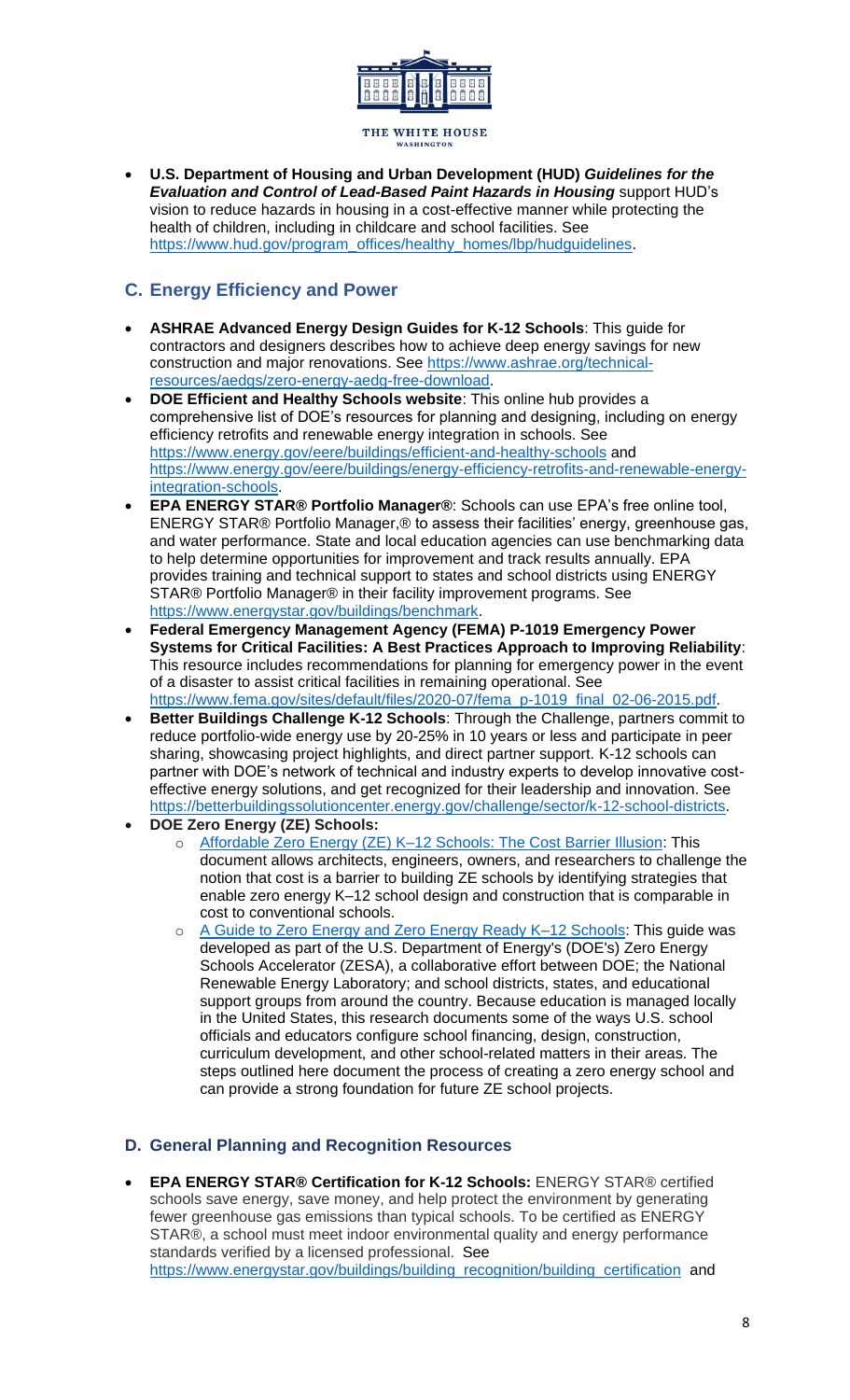

[https://www.energystar.gov/buildings/tools-and-resources/energy-star-score-k-12](https://www.energystar.gov/buildings/tools-and-resources/energy-star-score-k-12-schools) [schools.](https://www.energystar.gov/buildings/tools-and-resources/energy-star-score-k-12-schools)

- **Environmental Protection Agency (EPA) Healthy School Environments**: This website presents information on key topics about establishing and enhancing healthy school environments at [https://www.epa.gov/schools.](https://www.epa.gov/schools) The site includes guides for schools to mitigate or remediate various environmental exposures, such as mold, PCBs, and mercury.
- **FEMA Local and State Mitigation Plan Review Guides:** These resources support federal and state leaders in the consistent review of state and local risk mitigation plans at [https://www.fema.gov/sites/default/files/2020-06/fema-mitigation-plan-review](https://www.fema.gov/sites/default/files/2020-06/fema-mitigation-plan-review-guide_spanish_11-05-2012.pdf)[guide\\_spanish\\_11-05-2012.pdf](https://www.fema.gov/sites/default/files/2020-06/fema-mitigation-plan-review-guide_spanish_11-05-2012.pdf) and [https://www.fema.gov/emergency-managers/risk](https://www.fema.gov/emergency-managers/risk-management/hazard-mitigation-planning/create-hazard-plan)[management/hazard-mitigation-planning/create-hazard-plan.](https://www.fema.gov/emergency-managers/risk-management/hazard-mitigation-planning/create-hazard-plan)
- **FEMA Public Assistance**: FEMA's Cost Estimating Format (CEF) is a uniform methodology to determine eligible permanent work costs for large construction projects, including those related to schools at [https://www.fema.gov/assistance/public/cost](https://www.fema.gov/assistance/public/cost-estimating-tool)[estimating-tool.](https://www.fema.gov/assistance/public/cost-estimating-tool) The CEF provides a more reliable estimate for improved decision making.
- **FEMA Emergency Management Institute**: The Institute has multiple courses related to multi-hazard emergency planning and safety for schools. For more information, see the training center website at [https://training.fema.gov/programs/emischool/emischool.aspx/.](https://training.fema.gov/programs/emischool/emischool.aspx/)
- **U.S. Environmental Protection Agency (EPA) Sensible Steps to Healthy School Environments**: These resources highlight cost-effective, affordable ways to protect the health of students and staff and include a Healthy Schools Checklist. See [https://www.epa.gov/sites/default/files/2017-](https://www.epa.gov/sites/default/files/2017-06/documents/sensible_steps_final_may2017_web.pdf) [06/documents/sensible\\_steps\\_final\\_may2017\\_web.pdf](https://www.epa.gov/sites/default/files/2017-06/documents/sensible_steps_final_may2017_web.pdf) and [https://www.epa.gov/schools/healthy-schools-checklist.](https://www.epa.gov/schools/healthy-schools-checklist)
- **Efficient and Healthy Schools Campaign:** Through this campaign, K-12 schools or their school districts —and especially schools serving low-income student populations receive additional support when they commit to improve the health of and reduce energy usage in their schools. As a result of participating in the campaign, schools receive campaign newsletters on best practices and case studies, engage in peer-to-peer learning, and receive recognition for their exemplary efforts to improve energy efficiency and indoor air quality through operations and maintenance, HVAC upgrades and replacement, ongoing monitoring and data analytics, and support for a culture for efficient healthy school buildings. Through the Efficient and Healthy Schools campaign, schools can also connect with other Better Buildings technology teams and campaigns and get connected with technical resources for energy efficiency retrofits, low carbon technologies, financing, energy management tools, and indoor air quality. Technical assistance may also include technical review and data analysis of school building assessments, energy efficiency retrofit plans, and measurement and verification results. See [https://efficienthealthyschools.lbl.gov/join.](https://efficienthealthyschools.lbl.gov/join)
- <span id="page-8-0"></span>• **U.S. Department of Education Green Ribbon Schools** program recognizes early learning centers, schools, school districts, and colleges and universities that (1) reduce environmental impact and costs; (2) improve the health and wellness of schools, students, and staff; and (3) provide effective environmental and sustainability education. For additional information, including recent honorees, please see [https://www2.ed.gov/programs/green-ribbon-schools/index.html.](https://www2.ed.gov/programs/green-ribbon-schools/index.html) The related Green Strides School Sustainability Resources Hub connects all school communities with the free, publicly-available resources that Green Ribbon Schools effectively use. See [https://www.greenstrides.org/.](https://www.greenstrides.org/)
- **DOE Building Energy Codes Program Technical Assistance**: The Building Energy Codes Program (BECP) offers a comprehensive collection of information, resources, and technical assistance designed to answer questions and address issues related to energy codes. This includes frequently asked questions, publications, compliance software and tools, and training modules based on best practices. BECP's team of building energy codes experts is also available to answer specific questions submitted through the web-based [help desk.](https://www.energycodes.gov/technical-assistance/support) See [https://www.energycodes.gov/technical](https://www.energycodes.gov/technical-assistance)[assistance.](https://www.energycodes.gov/technical-assistance)

## **E. Natural Disasters**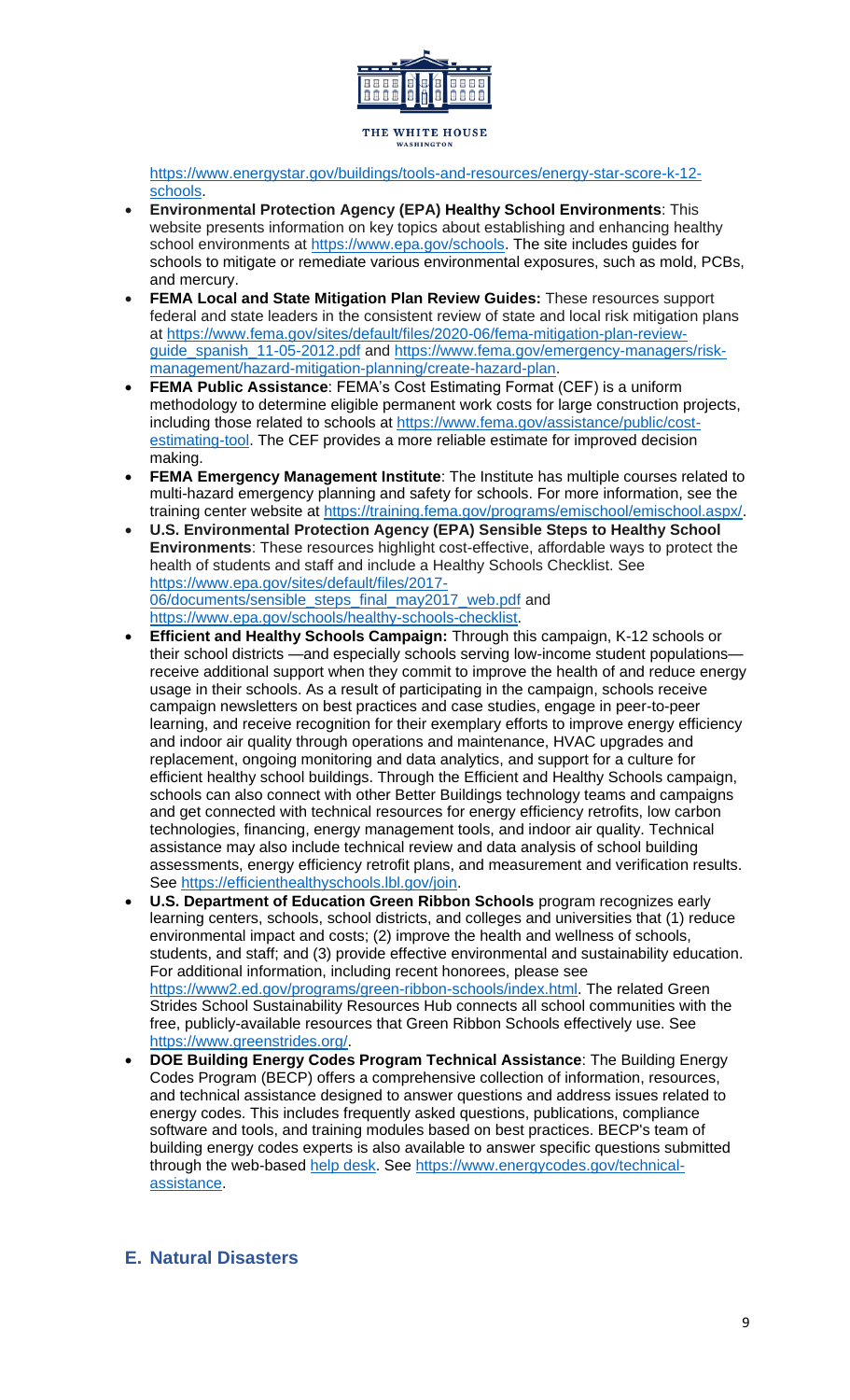

- **FEMA P-1000 Safer, Stronger, Smarter: A Guide to Improving School Natural Hazard Safety:** This training provides guidance on school operations (i.e., what to do before, during, and after an event) and on the physical protection of school facilities (i.e., what can be done to the structure and facility to improve safety). The training also includes some discussion of the FEMA P-1000 supplements, which provide guidance specific to earthquakes, floods, hurricanes, tornadoes, and tsunamis at [https://www.fema.gov/emergency-managers/risk-management/earthquake/training/fema](https://www.fema.gov/emergency-managers/risk-management/earthquake/training/fema-p-1000)[p-1000.](https://www.fema.gov/emergency-managers/risk-management/earthquake/training/fema-p-1000)
- <span id="page-9-0"></span>• **FEMA 424 Design Guide for Improving School Safety in Earthquakes, Floods, and High Winds**: This publication provides design guidance for the protection of school buildings and their occupants against natural hazards, and concentrates on K-12 schools. The focus is on the design of new schools, but the repair, renovation, and extension of existing schools is also addressed. See [https://www.fema.gov/pdf/plan/prevent/rms/424/fema424.pdf.](https://www.fema.gov/pdf/plan/prevent/rms/424/fema424.pdf)
- **FEMA P-361 Safe Rooms for Tornadoes and Hurricanes: Guidance for Community and Residential Safe Rooms**: This guidance provides updated criteria for safe rooms to provide protection from wind and wind-borne debris for occupants, at [https://www.fema.gov/sites/default/files/documents/fema\\_safe-rooms-for-tornadoes-and](https://www.fema.gov/sites/default/files/documents/fema_safe-rooms-for-tornadoes-and-hurricanes_p-361.pdf)[hurricanes\\_p-361.pdf.](https://www.fema.gov/sites/default/files/documents/fema_safe-rooms-for-tornadoes-and-hurricanes_p-361.pdf) For additional related resources, see [https://www.fema.gov/emergency-managers/risk-management/safe-rooms/resources.](https://www.fema.gov/emergency-managers/risk-management/safe-rooms/resources)
- **FEMA P-754 Wildfire Hazard Mitigation Handbook for Public Facilities**: This handbook is intended to assist facility owners affected by wildfire disasters by suggesting mitigation measures that can be taken to reduce the vulnerability of damaged facilities to future wildfire incidents. See [https://www.fema.gov/sites/default/files/2020-](https://www.fema.gov/sites/default/files/2020-08/fema_p_754.pdf) [08/fema\\_p\\_754.pdf.](https://www.fema.gov/sites/default/files/2020-08/fema_p_754.pdf)

## **F. Contracting and Financing Investments in School Facilities**

- **Financing Energy Upgrades for K-12 School Districts:** This guide explicitly focuses on comprehensive energy upgrades, those that involve multiple measures and are targeted toward achieving significant and persistent energy savings. See [https://www.energy.gov/sites/prod/files/2016/03/f30/financing-energy-upgrades](https://www.energy.gov/sites/prod/files/2016/03/f30/financing-energy-upgrades-guide.pdf)[guide.pdf.](https://www.energy.gov/sites/prod/files/2016/03/f30/financing-energy-upgrades-guide.pdf)
- **Current Practices in Efficiency Financing: An Overview for State and Local Governments**: This guide describes customer-facing financing products—products offered by a lender directly to a borrower—used to pay for energy efficiency. See [https://eta-publications.lbl.gov/sites/default/files/lbnl-1006406.pdf.](https://eta-publications.lbl.gov/sites/default/files/lbnl-1006406.pdf)
- **Energy Savings Performance Contracting (ESPC): A Primer for K-12 Schools: This primer exp**lains how schools can use ESPC to save money by improving building energy efficiency and reducing operating costs while increasing occupant comfort and productivity. See [https://betterbuildingssolutioncenter.energy.gov/sites/default/files/attachments/K-12-](https://betterbuildingssolutioncenter.energy.gov/sites/default/files/attachments/K-12-ESPC-Primer.pdf) [ESPC-Primer.pdf.](https://betterbuildingssolutioncenter.energy.gov/sites/default/files/attachments/K-12-ESPC-Primer.pdf)
- **Making the Business Case for Energy Efficiency Improvements:** EPA's ENERGY STAR® Cashflow Opportunity Calculator helps make decisions about when and how to finance energy efficiency projects. School facility managers and financial decisionmakers can estimate how much new equipment can be financed using anticipated savings. See

[https://www.energystar.gov/buildings/save\\_energy\\_commercial\\_buildings/economics\\_eff](https://www.energystar.gov/buildings/save_energy_commercial_buildings/economics_efficiency_projects) [iciency\\_projects.](https://www.energystar.gov/buildings/save_energy_commercial_buildings/economics_efficiency_projects)

• **Reference for managing procurement under grant assistance to rebuild or retrofit school buildings**: This online toolkit for managing procurements under grants includes links to training opportunities. See [https://www.fema.gov/grants/procurement.](https://www.fema.gov/grants/procurement)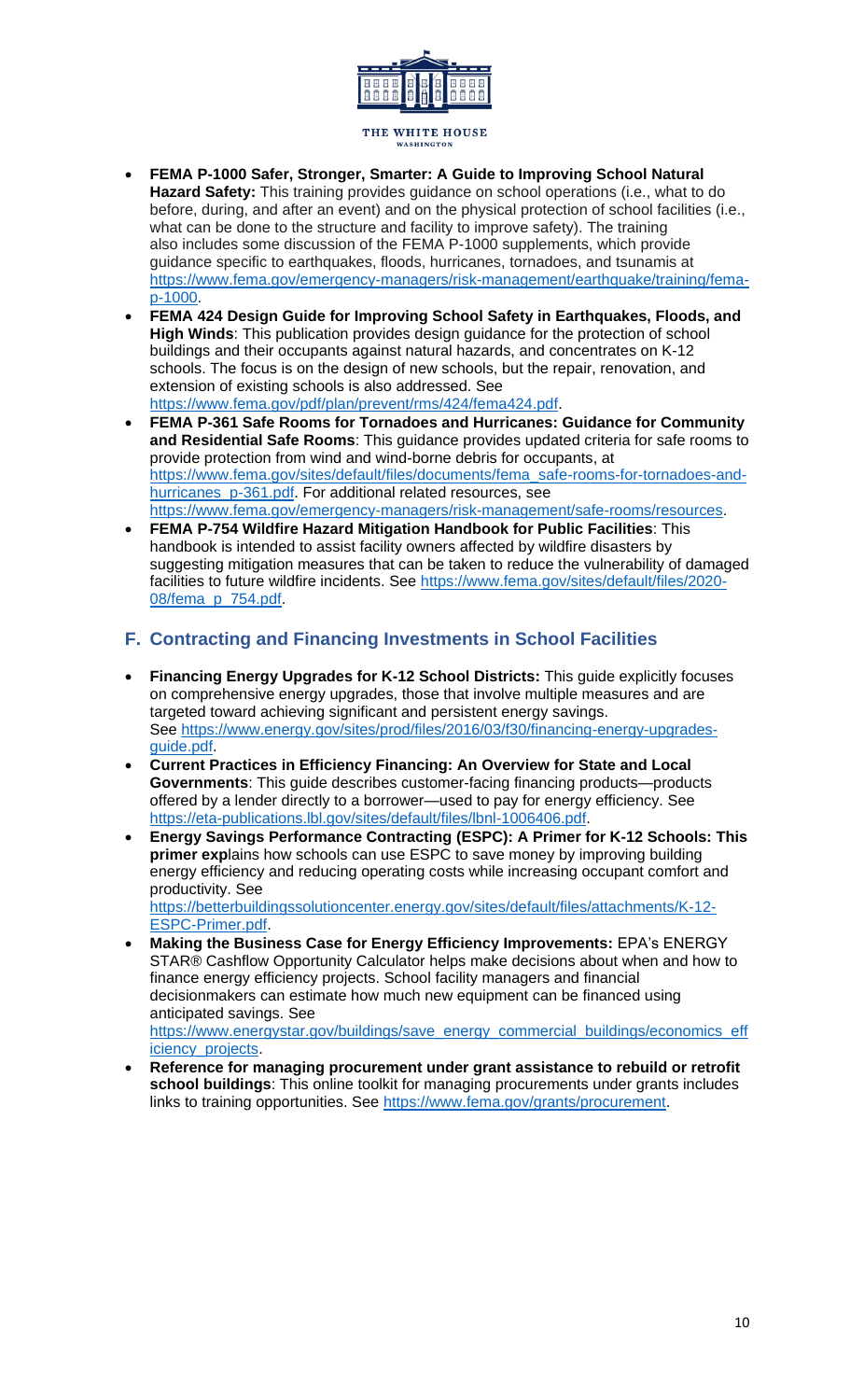<span id="page-10-0"></span>

## <span id="page-10-3"></span><span id="page-10-2"></span><span id="page-10-1"></span>**III. Points of Contact at Federal Agencies and Technical Assistance Opportunities**

## <span id="page-10-4"></span>**U.S. Department of Agriculture Rural Development**

Christopher McLean, Acting Administrator, Rural Utilities Service [Christopher.mclean@usda.gov](mailto:Christopher.mclean@usda.gov)

## **U.S. Department of Education**

• Andrea Suarez Falken, Special Advisor for Infrastructure and Sustainability [andrea.falken@ed.gov](mailto:andrea.falken@ed.gov)

## **U.S. Department of Energy**

- For general inquiries into the Building Technologies Office's Efficient and Healthy Schools Program contact [Efficient.Healthy.Schools@ee.doe.gov](mailto:Efficient.Healthy.Schools@ee.doe.gov) or:
	- o Sam Petty, Building Technologies Office, [samuel.petty@ee.doe.gov](mailto:samuel.petty@ee.doe.gov)
	- o Sarah Zaleski, Building Technologies Office, [sarah.zaleski@ee.doe.gov](mailto:sarah.zaleski@ee.doe.gov)
- For Inquiries related to the Efficient and Healthy Schools campaign: [EHSC@lbl.gov](mailto:EHSC@lbl.gov)

## <span id="page-10-5"></span>**U.S. Environmental Protection Agency**

- For general inquiries related to environmental health and schools: Becky Cook-Shyovitz, Healthy Schools Coordinator, EPA Office of Children's Health Protection, cookshyovitz.becky@epa.gov
- For support regarding the Water Infrastructure Improvements for the Nation Act (WIIN Act) Grant Programs, contact [WIINDrinkingWaterGrants@epa.gov.](mailto:WIINDrinkingWaterGrants@epa.gov)
- Pediatric Environmental Health Specialty Unit (PEHSU) Network**:** PEHSUs work with health care professionals, parents, schools, community groups, federal, state, and local government agencies, and others to address children's environmental health issues. They are jointly supported by the Agency for Toxic Substances and Disease Registry (ATSDR) and EPA. See<https://www.pehsu.net/region2.html> and [https://icahn.mssm.edu/research/pehsu.](https://icahn.mssm.edu/research/pehsu)
- For support regarding the use of ENERGY STAR® tools and resources, including ENERGY STAR® Portfolio Manager®: Caterina (Katy) Hatcher, ENERGY STAR® Public Sector National Manager, [hatcher.caterina@epa.gov.](mailto:hatcher.caterina@epa.gov)

## **Federal Emergency Management Agency**

- FEMA provides on-site and virtual grants management training or technical assistance on the grants management life cycle upon request. This training covers the administrative, program, and financial requirements for an award. For questions about Grants Management Training and Technical Assistance, please contact: [fema-gpd](mailto:fema-gpd-gmta.fema.dhs.gov)[gmta.fema.dhs.gov](mailto:fema-gpd-gmta.fema.dhs.gov)
- For general information about FEMA grants, see [https://www.fema.gov/grants.](https://www.fema.gov/grants)
	- o For general questions please contact: [ASKCSid@fema.dhs.gov,](mailto:ASKCSid@fema.dhs.gov) or call the ASKCsid Helpdesk: (800) 368-6498
- Procurement Disaster Assistance Training (PDAT) POC:
	- o [fema-gpd-pdat@fema.dhs.gov](mailto:fema-gpd-pdat@fema.dhs.gov)
- Hazard Mitigation Assistance: For general questions about FEMA's hazard mitigation grant programs, please contact the [FEMA Regional Office](https://www.fema.gov/about/contact) or [State Hazard Mitigation](https://www.fema.gov/state-hazard-mitigation-officers)  [Officers.](https://www.fema.gov/state-hazard-mitigation-officers) For technical assistance questions, please contact:
	- o FEMA's Benefit Cost Analysis Tool email: **BCHelpline@fema.dhs.gov**
	- o Building Science Feasibility and Effectiveness Help email: [FEMA-](mailto:FEMA-BuildingScienceHelp@fema.dhs.gov)[BuildingScienceHelp@fema.dhs.gov](mailto:FEMA-BuildingScienceHelp@fema.dhs.gov)
- Public Assistance Program
	- o For Public Assistance program policy questions, please contact: [FEMA-](mailto:FEMA-Recovery-PA-Policy@fema.dhs.gov)[Recovery-PA-Policy@fema.dhs.gov](mailto:FEMA-Recovery-PA-Policy@fema.dhs.gov)
	- o For technical assistance and system questions about Grants Portal and Grants Manager systems, please contact: [fema-recovery-pa-grants@fema.dhs.gov](mailto:fema-recovery-pa-grants@fema.dhs.gov)
	- Environmental Planning and Historic Preservation Help email:
		- o [EHPHelpline@fema.dhs.gov](mailto:EHPHelpline@fema.dhs.gov)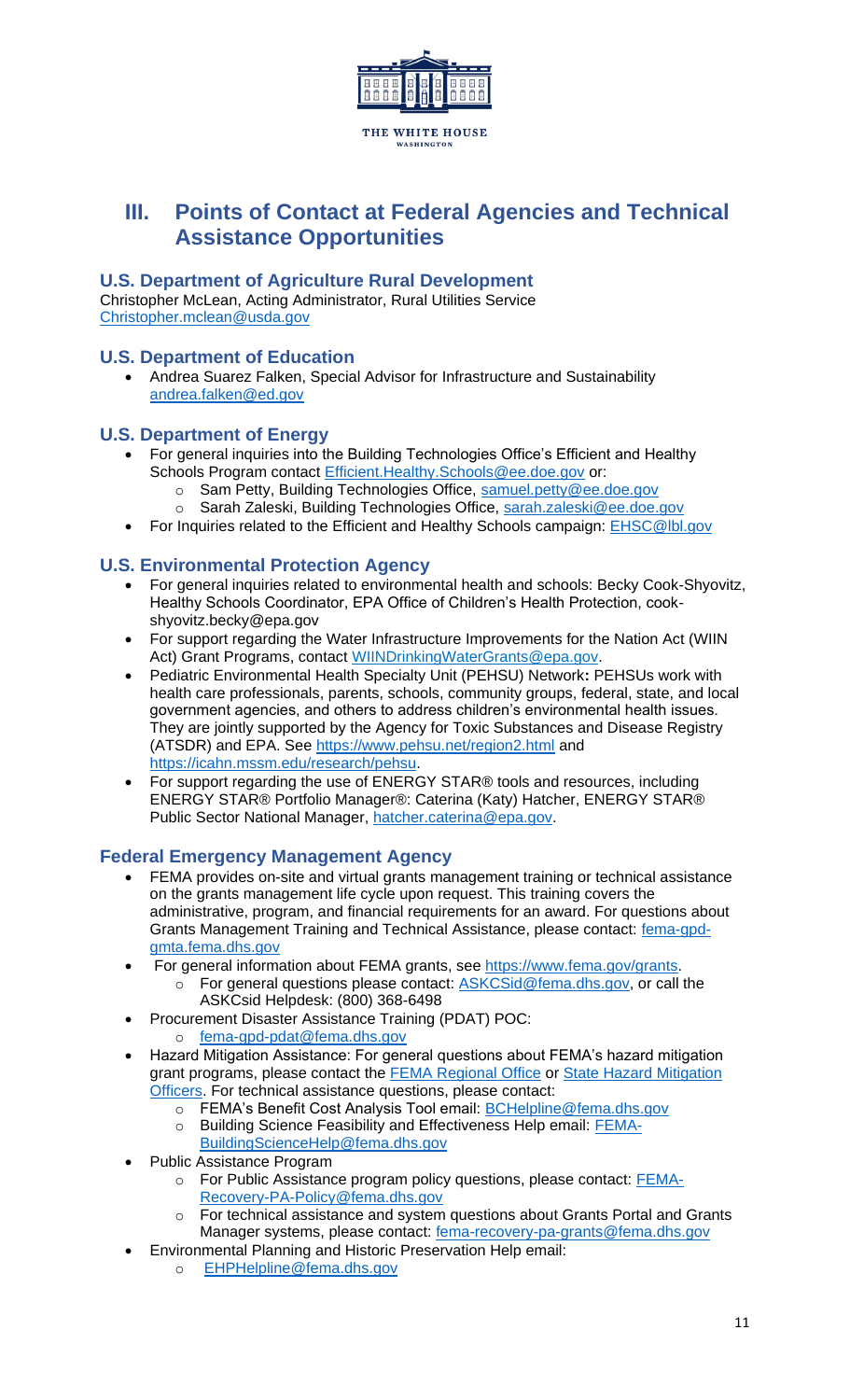<span id="page-11-0"></span>

## <span id="page-11-1"></span>**U.S Department of Housing and Urban Development (HUD)**

• For general inquiries about lead remediation: HUD Office of Lead Hazard Control and Healthy Homes: [Leadregulations@hud.gov](mailto:Leadregulations@hud.gov) or Bruce Haber, Director of Program and Regulatory Support Division, Office of Lead Hazard Control and Healthy Homes, [bruce.p.haber@hud.gov.](mailto:bruce.p.haber@hud.gov)

## **U.S. Department of Treasury**

• For more information about State and Local Fiscal Recovery Funds or with questions, contact **SLFRP@treasury.gov**.